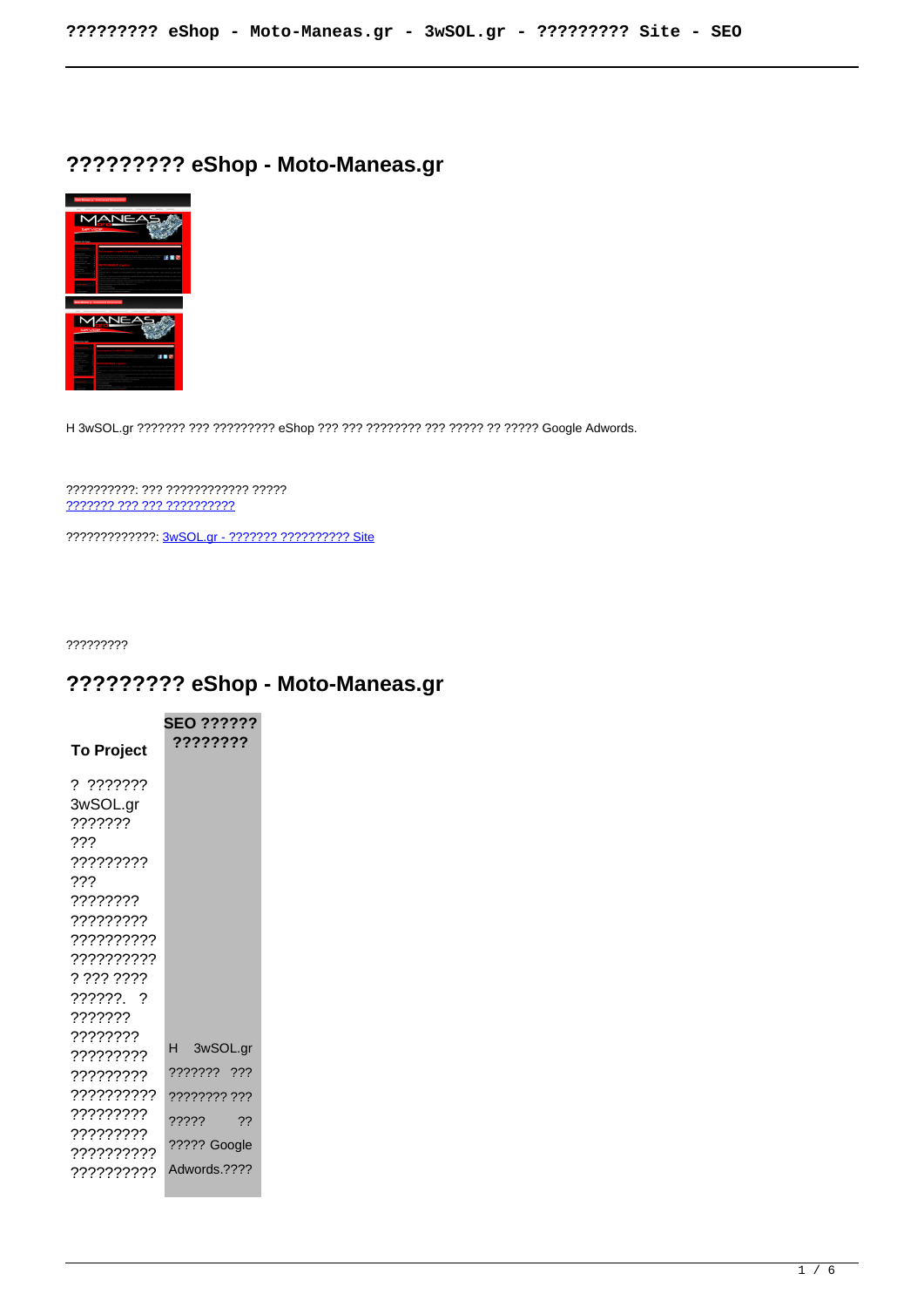| ???<br>??.             | ???????????   |
|------------------------|---------------|
| eShop ???              | ????????????  |
| ??<br>??               | ??<br>project |
| ?????? ??<br>????????? | ?????????     |
| ??????????             | banners ???   |
| ???                    |               |
| ????????               | ??            |
| ????? ???              | ????????????  |
| ??<br>??               | ??            |
| ??????                 | ???????????   |
| ??????.                | ????????????  |
| ?????????              | ??????????.   |
| ?????????              | ?             |
| ?????????              | ??            |
| ????????               | ????          |
| ???.                   |               |
| ???                    | ???????????   |
| www.Moto-              | ????????????  |
| Maneas.gr<br>??        | ??<br>Joomla  |
| ?????????              | ?????<br>CMS. |
| ?????????              | SEO friendly  |
| ?????????              | ???<br>???    |
| ?????????              | ????????      |
| ?????????              | ??????????    |
| ????.                  | ???????????   |
|                        | ???????????   |
|                        | ????<br>???   |
|                        | ???????????   |
|                        |               |
|                        | ???<br>Google |
|                        | ?????<br>???  |
|                        | ????????      |
|                        | ???????????   |
|                        | ???<br>???    |
|                        | ???????? ???  |
|                        |               |
|                        |               |
|                        |               |
| ??                     |               |
|                        | ????.         |
|                        |               |
|                        |               |
|                        |               |

?????????? ???? ??????  $??\; ??$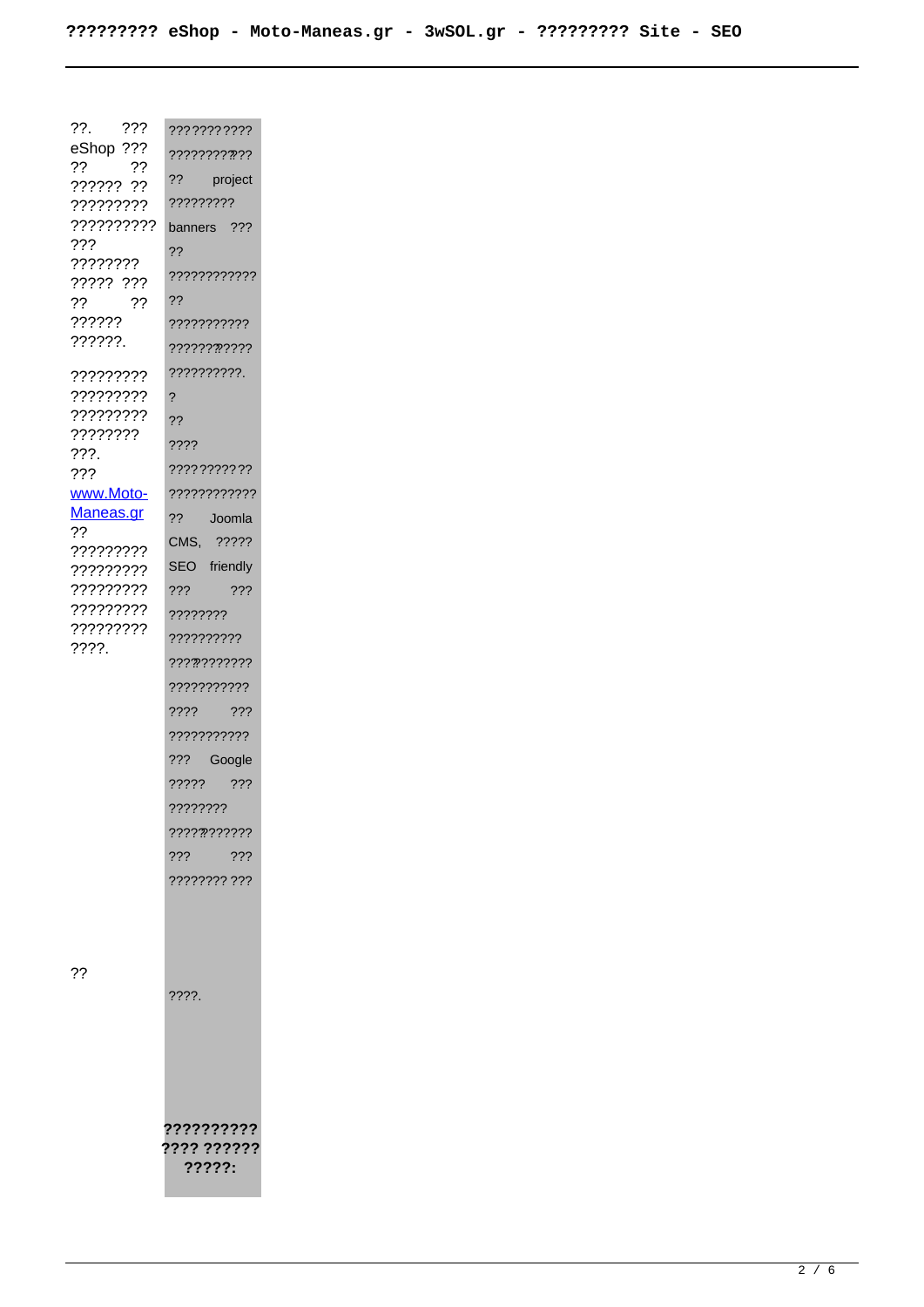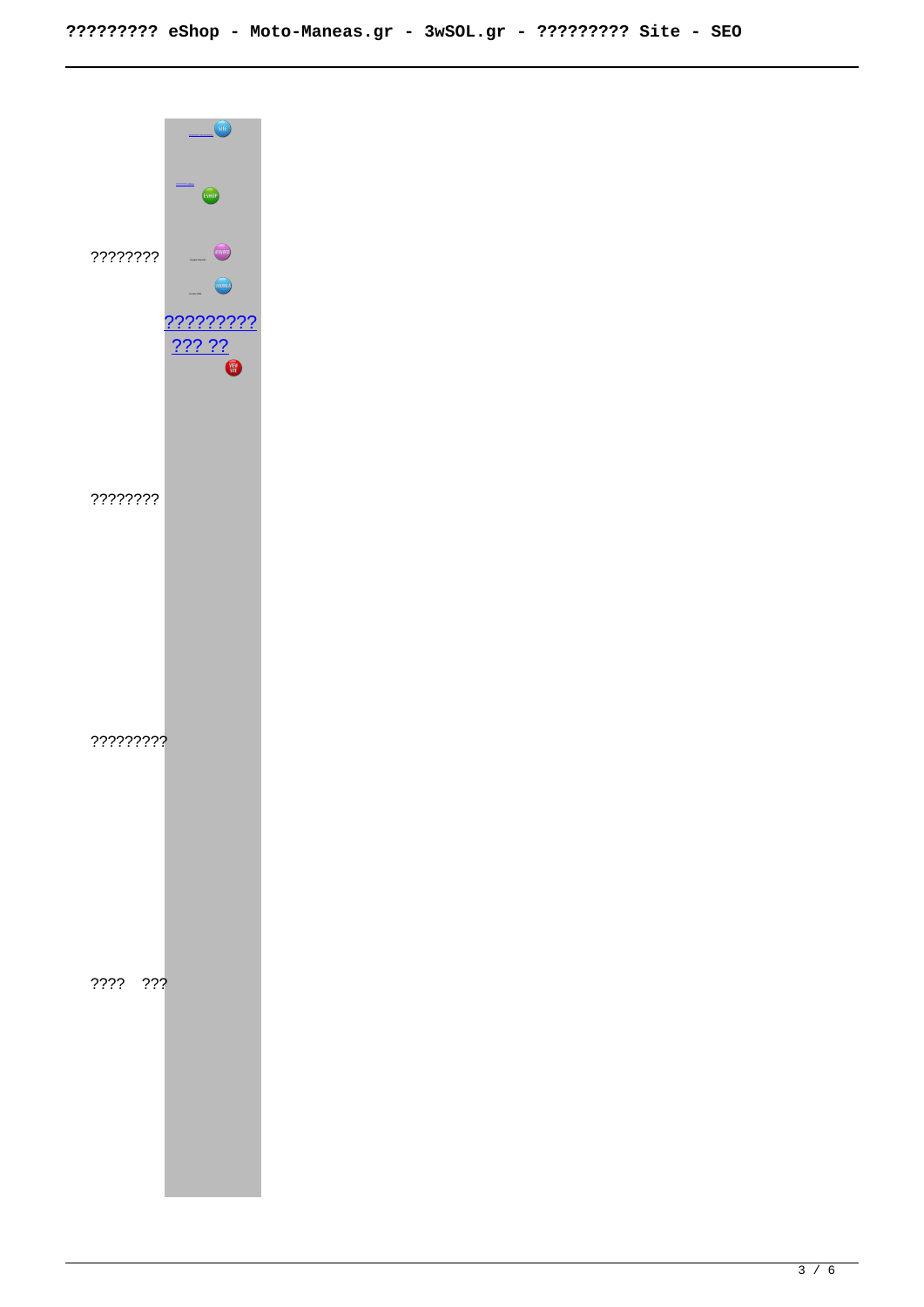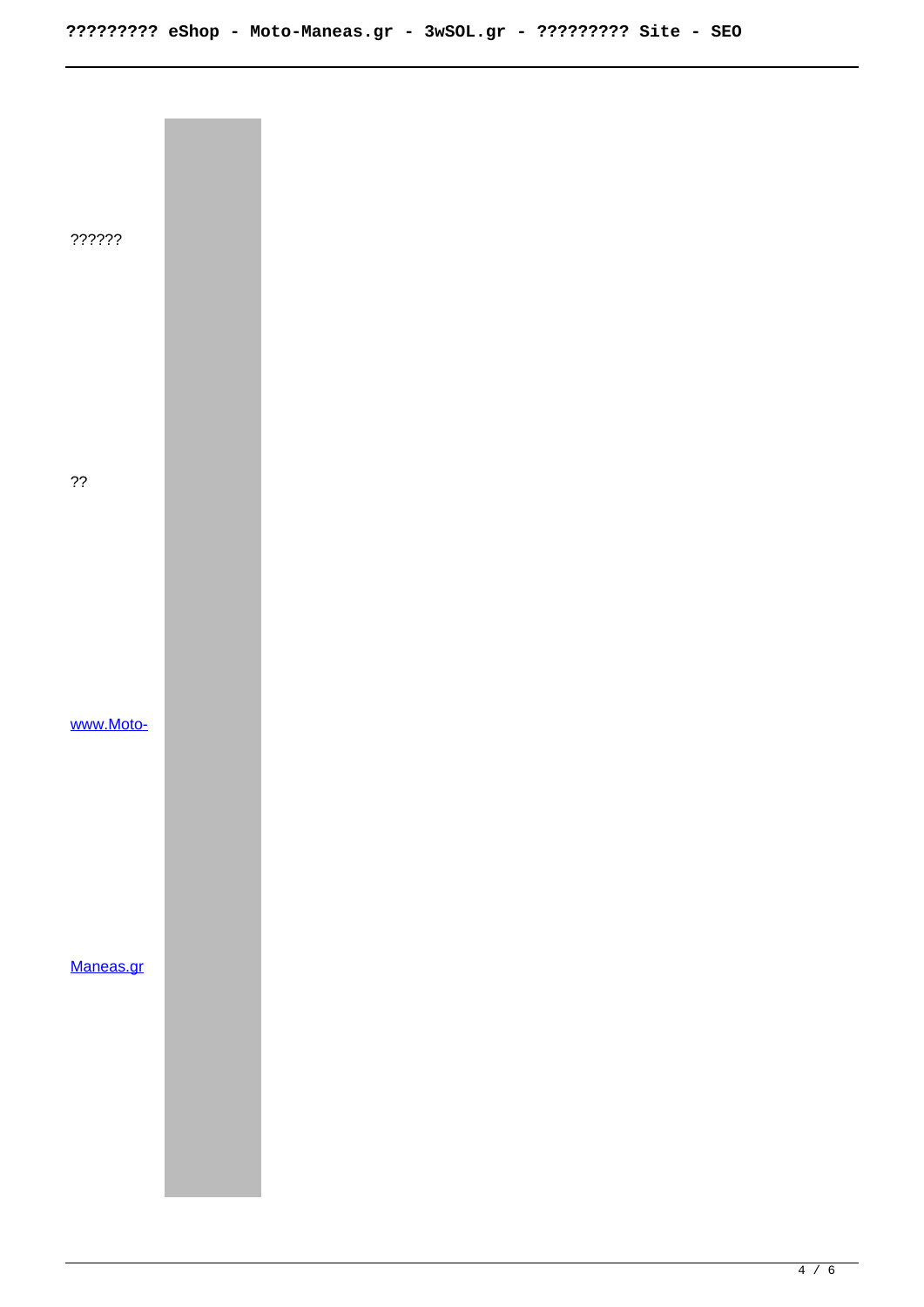